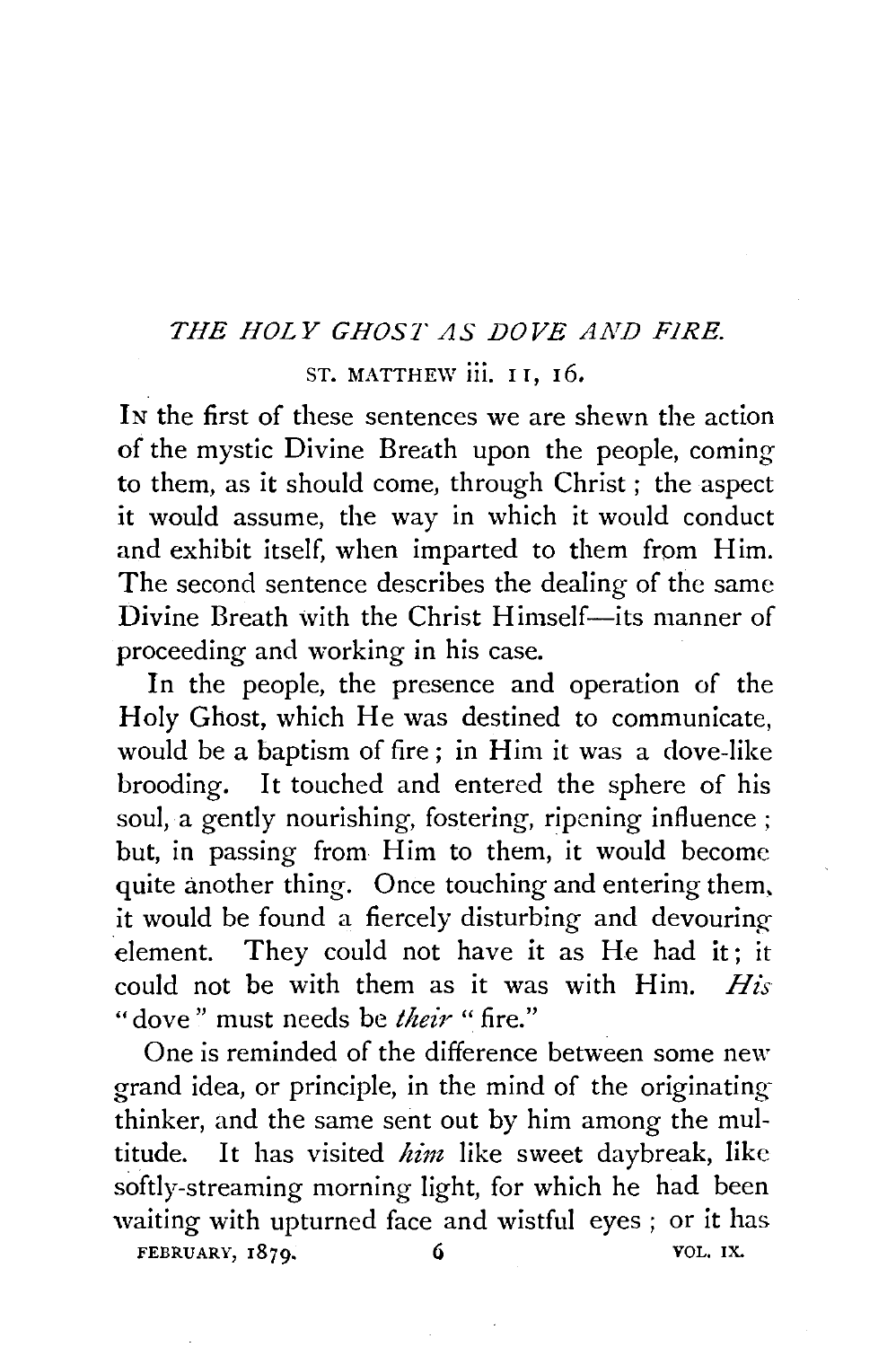grown up within him by degrees, quietly, perhaps almost imperceptibly, like a plant under successive dews and nurturing airs, like grain of the field-" first the blade, then the ear, after that, the full corn in the ear." Out of many secret thoughts and questionings, and many patient tarryings, it has unfolded to him. He is suddenly, or gradually, possessed with it. It captures him in peace, without noise or striving. But so soon as it goes forth from him, accosting and arresting men here and there, it begins to be a source of storms : around it gather hot angry controversies, and oppositions of prejudice. It creates conflict and division, "setting a man at variance against his father," and filling 'hitherto tranquil households with agitations of dispute. All is unrest and tumult; and only through prolonged severe struggle with old notions, and traditions that strenuously resist its progress, and are slow, very slow, to succumb and die-only thus is it at length accepted, and established in the general mind. Not a few are the ideas which, silently begotten, and silently deepening and fructifying for awhile in lonely breasts, have gone out into the crowd, to make much uproar, and inflame exceedingly.

The Spirit that descended on Jesus like a dove was to become, and became, when breathed abroad by Him, a consuming fire.

Strangely different the action of the same thing in contact with different substances or natures! What the sun shall be, in its energy and effect, depends on what the sun shall find. If, in the garden, it open waiting buds or sleeping flowers, and draw forth from them locked-up treasures of loveliness and grateful perfume; smiting the clay - clods, it does but bake them into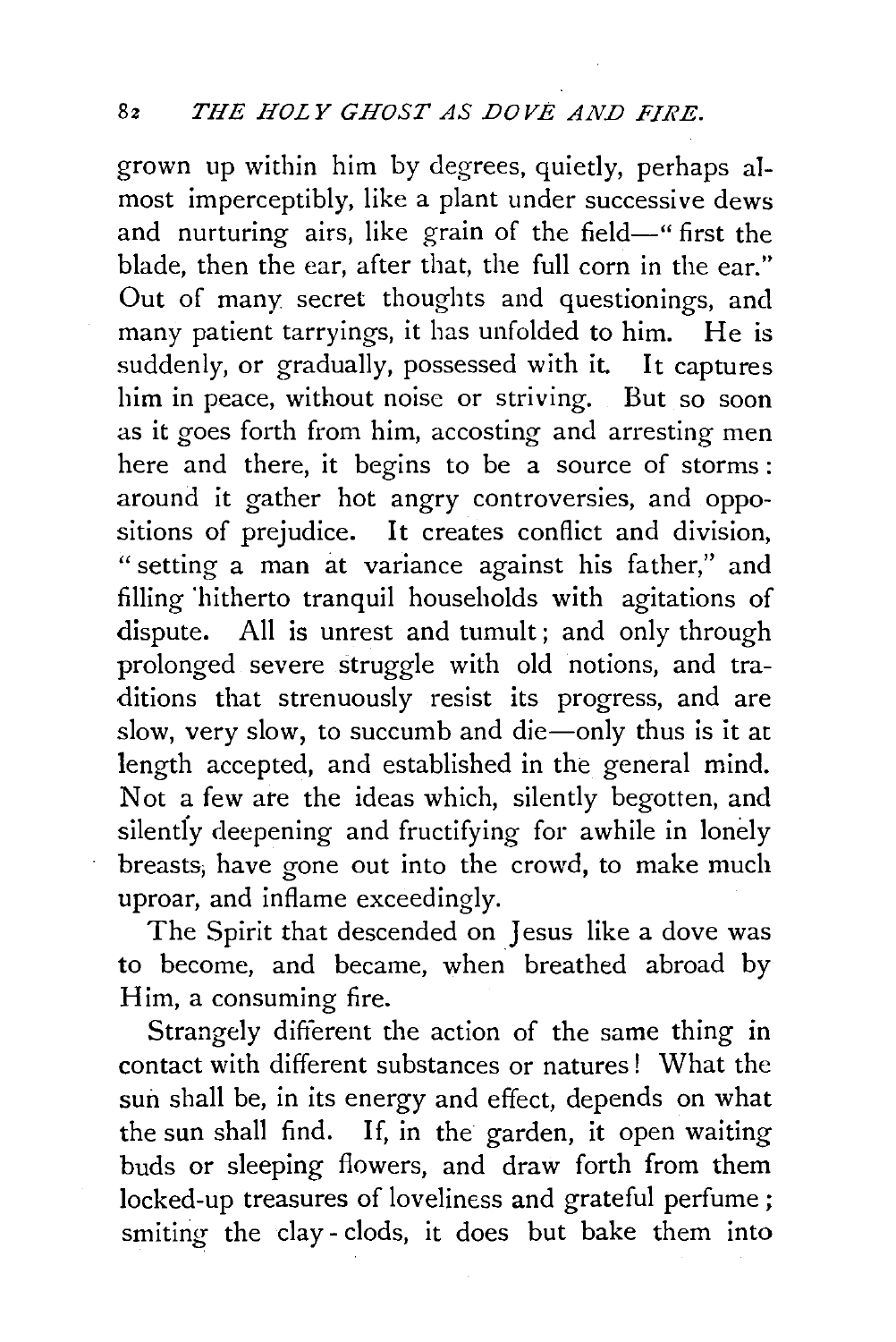stiffer drearier hardness, or, shining on the refuse-heap in hidden corners, exhale a reek of foul and noisome stenches. "What is one man's meat is another man's poison." \Ve take the same article of food; but the individual organisms render its action antecedently uncertain, and produce, in the event; more or less diversity of effect. That which, in one, quietly and pleasantly nutrifies, in another, deranges and defiles. We take the same medical drug; but the issue varies according to idiosyncrasy, which physicians in their treatment have :always .to allow for. The sleeping-draught, so called, has its character and quality determined by the system into which it passes. If in some cases it induces slumber, in others it may serve to fever and excite.

It is thus, too, in spirituals. The same scenes and incidents, the same environments, how dissimilarly they tell! When do any two persons receive precisely the same impression from a presentation of the same facts or ideas ? What object, or subject, is there which, set before many minds, will yield a common mental result? What we shall greet in aught that approaches, depends upon whence we have come. The brightness, or dimness, of the candle of the Lord is in our own atmosphere. It is nothing that the heavens are opening .above, until we know what eyes are open below. As are the eyes so will be the sheen, the glory and power ·of the revelation, and so will the seers be moved. When God lays his hand upon us, it is *we* who decide what our experience of it shall be.

But, now, what meant the difference which is pourtrayed for us in these two Verses, between Christ and the people in their several receptions of the Holy Ghost ? Why, in its descent upon *Him,* was it the gentle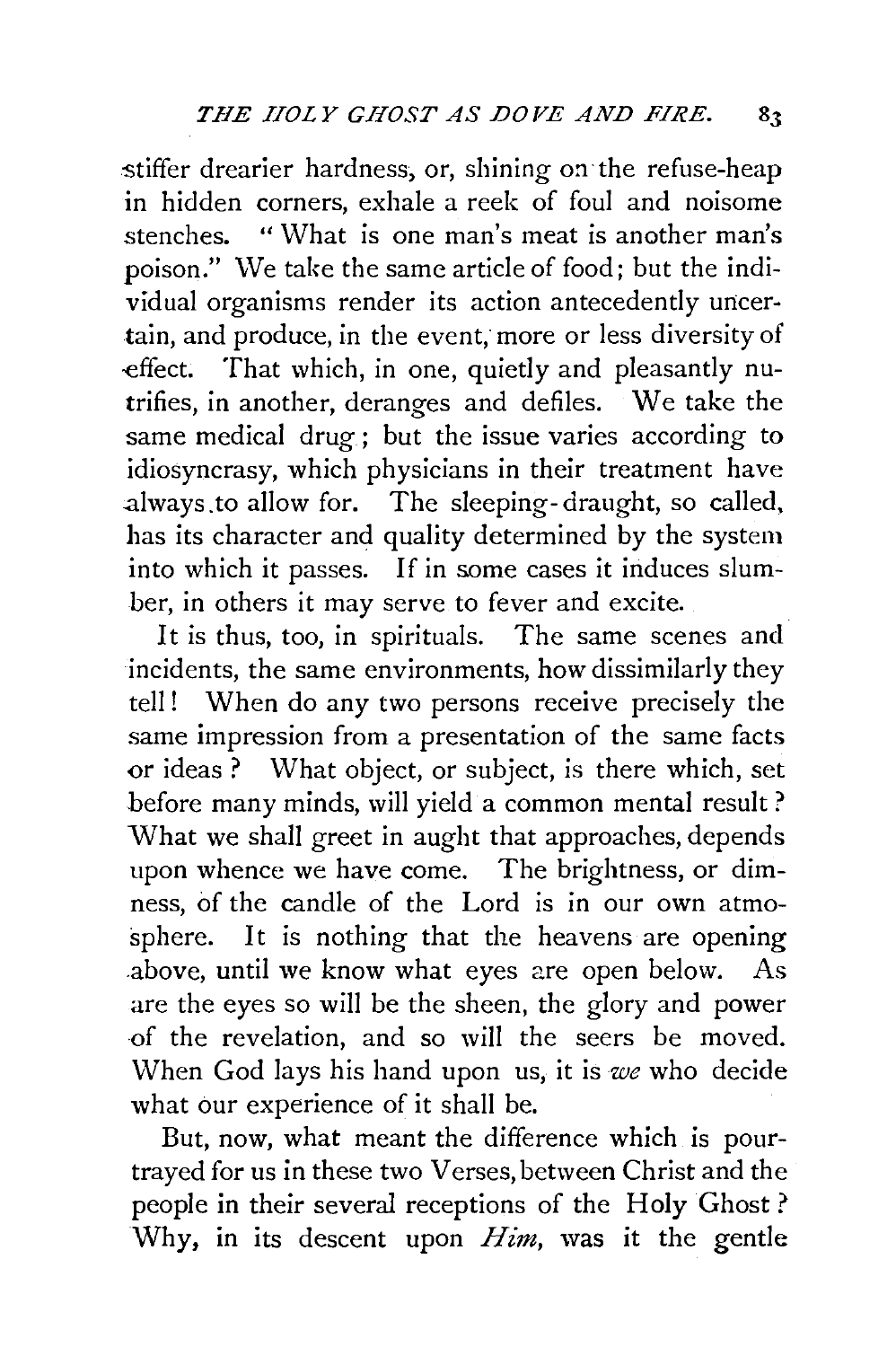brooding of a dove ? in its effusion upon *them,* the burning of a fire? In other words, why did it simply rest in Him, embracingly, with tender cherishings and succourings ? and, in them, vex and afflict with painful searchings and consumptions ?

May we not answer with a word, that in Him it encountered no sinful force, no mass of evil passion or unworthy disposition, to contend with ; but only beautiful germs to develope, only right sympathies and aspirations to encourage, and direct, and intensify ? Yes; it found in Him only that which was accordant and congenial; the Holy Child to be nursed and expanded into the Holy Man : nothing contrary to it, the withstanding of which would have struck out a flame; nothing to burn against, and burn up, in order to his perfecting; no false will or affection to be resisted by. and to resist, until it was conquered. The Spirit from above just lighted and spread its wings, and sat brooding upon the Divine simplicity of the whole-hearted Nazarene. Heaven could gather and glide into his soul without difficulty, without obstruction. He had not to be taken with violence ; the angels of God ascended and descended upon Him unopposed and freely. He presented a smooth channel for the sacred stream, which never grew turbulent, or curdled into foam in his breast, against sullen thwartings of opposing rocks. It "came to its own" in coming to Him, and its own received it with open arms. True, it of necessity involved Him in struggle and suffering, by inspiring Him profoundly against the spirit and principles of the age in which He lived. While working in Him ardent longings to fulfil his mission and kingdom by attracting men to Himself, it led Him to see and feel,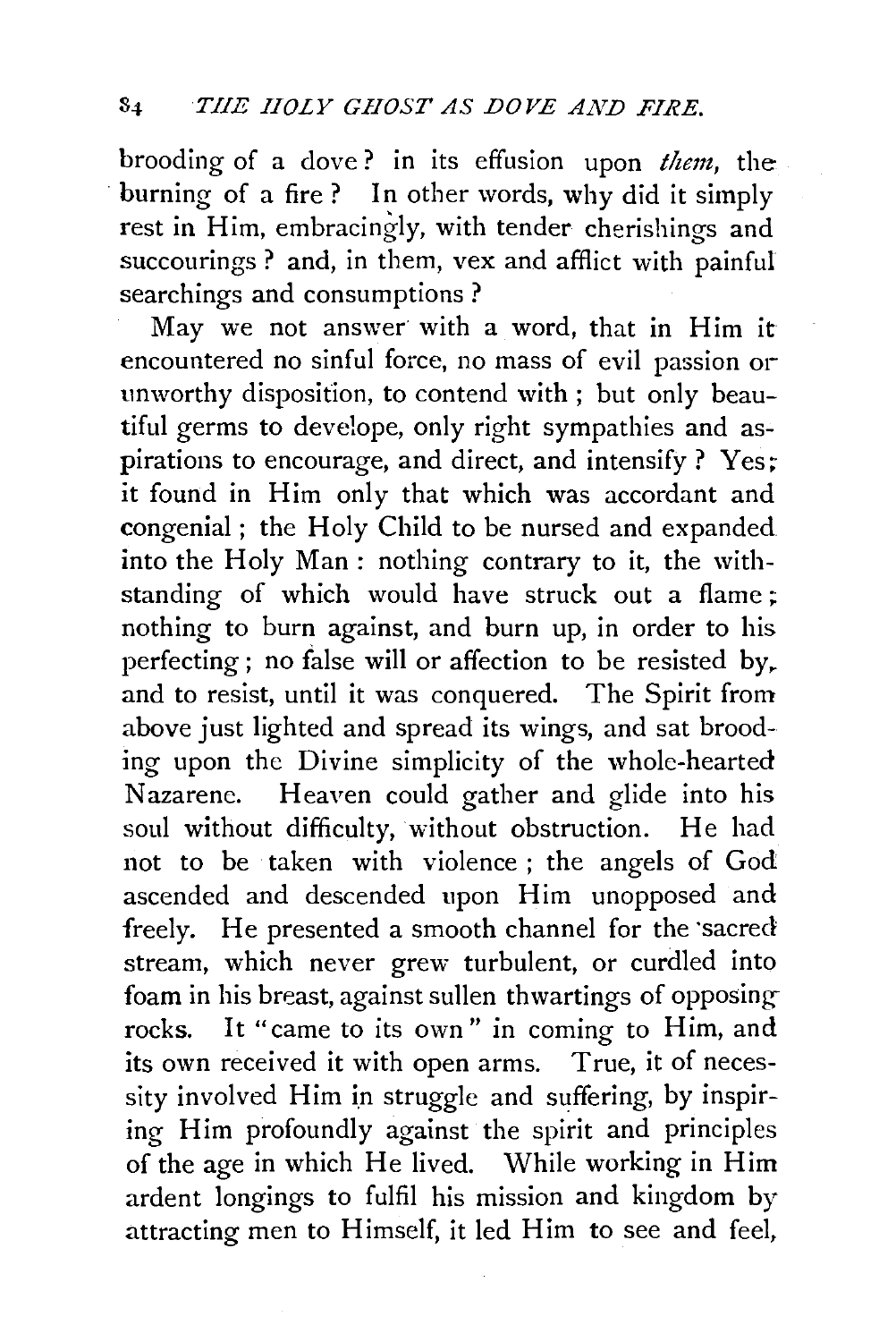more and more vividly, the wrongness of certain maxims and methods that offered themselves to aid Him in accomplishing what He desired, and that seemed to wear promise of aid; and compelled Him to reject them. He was driven of the Spirit into the ·vilderness, to be "tempted of the devil." Nor only is ; it also made the falsehood and evil of the world on which He lived to be his daily burden and grief; wounding Him for our transgressions, laying upon Him the iniquity of us all. The more the heavenly entered into Him, and greatened and waxed within Him, the more, inevitably, the disorder and corruption -Of the earthly became his cross, until Calvary signified -0utwardly the culmination of his inward woe.

Yes, He had to endure in Himself a fiery baptism, as the result of the descent upon Him from above. But it was through his contact, thus Spirit-charged, with the bad element surrounding Him, that He :suffered what He suffered; not through the contact of the Spirit with any bad element in *Him*. It met with nothing in Him to cause a painful flame; touching which it had to become a purging devouring fire. It abode upon Him like a dove brooding over its nest.

Yet, observe, it *had* to abide upon Him. Not without its inspiration could even the holy child Jesus be perfected. Even upon Him it was essential that the heavens should open with their enlightening quickening influences. Who is there, then, that does not need to be " born from above " ? who does not need the action upon him of a greater than himself, to enable him to fulfil himself? The " little one" must be more than mother-nursed, or Nature-fostered, to become the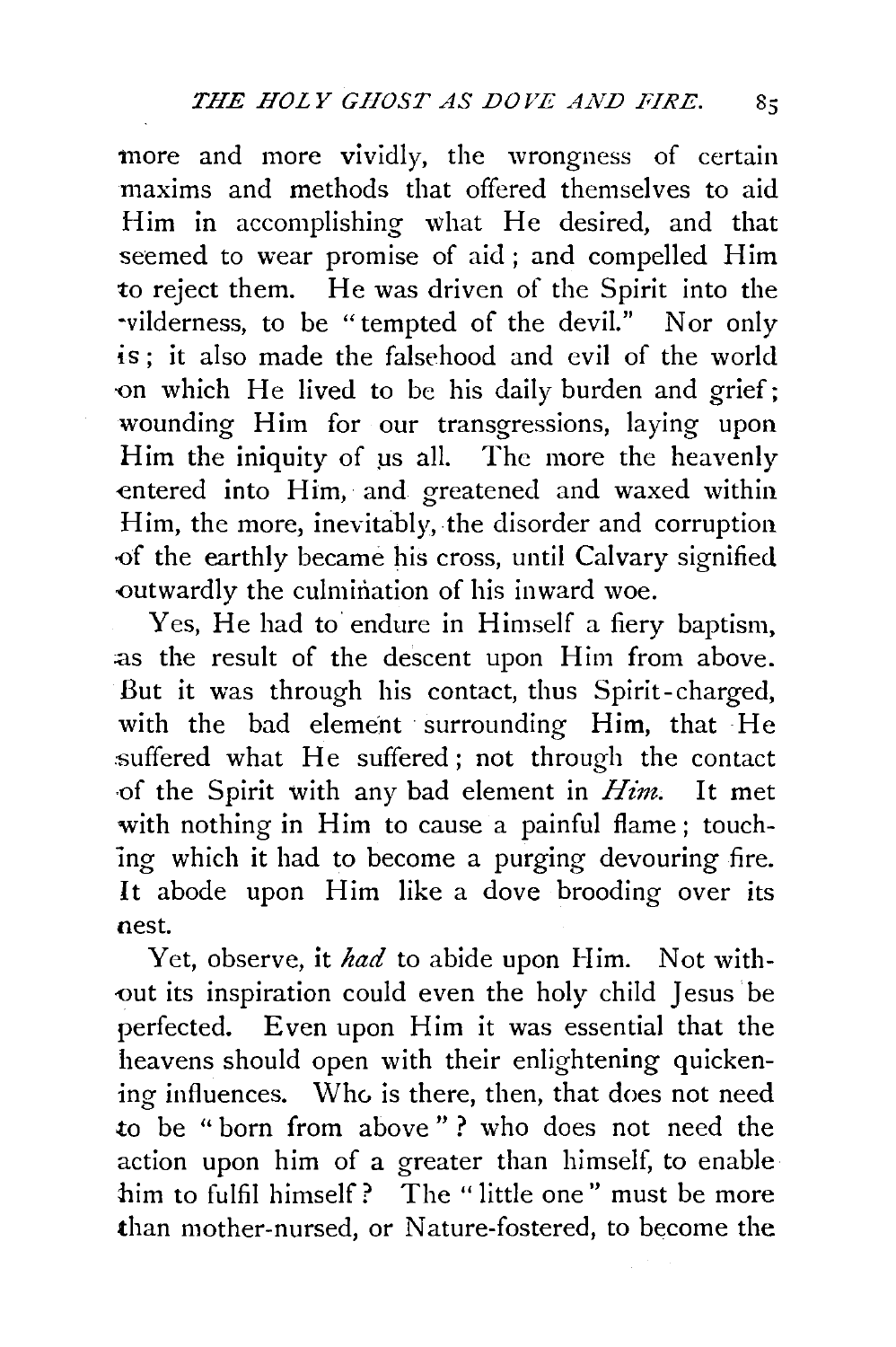"strong nation;" angels must receive a charge over him, to bear him up in their hands. God must ever flow in, if we are to flow forth divinely. And He *does*  flow in, to make us flow forth divinely. Whether or not we recognize the blessed influx, "the Spirit of God moves on the face of the waters."

But for *us* to be baptized with the Holy Ghost, is to be baptized with *fire*. The existence within us of false tendency and proclivity makes it a flame. Once let it fall upon us, and, straightway, there is turmoil ; straightway some hot work begins. Here is a man wholly at ease and quiet in a pleasant paradise though it be a fool's paradise of self-content and free self- gratification ; but a breath from on high stirs in him at last, a breath of higher impulse and aspiration ; and now a struggle sets in, in which the soul sways to and fro, and burnings of remorse and repentance are suffered, with daily self-refusings and self-crucifixions. The man is no longer at peace with himself, but in a great heat of controversy ; no longer a tranquil universe, but a troubled conjunction of antagonisms. His. life becomes, as the Scripture represents it, "a battle," "a warfare." A fire of discontent is kindled within him; there rages in him the flame of a conflict between. the spirit and the flesh.

Hence, perhaps, the often less winsome and pleasing aspect of some God-driven soul in comparison with some godless worldling. The latter, concurring lightly with each impulse as it rises, rarely checking or denying himself, never worn with earnest solemn striving,. or stained with tears of bitter mourning and lamentation for defeat, is therefore apt to impress us more agreeably at times than the former does. *He,* through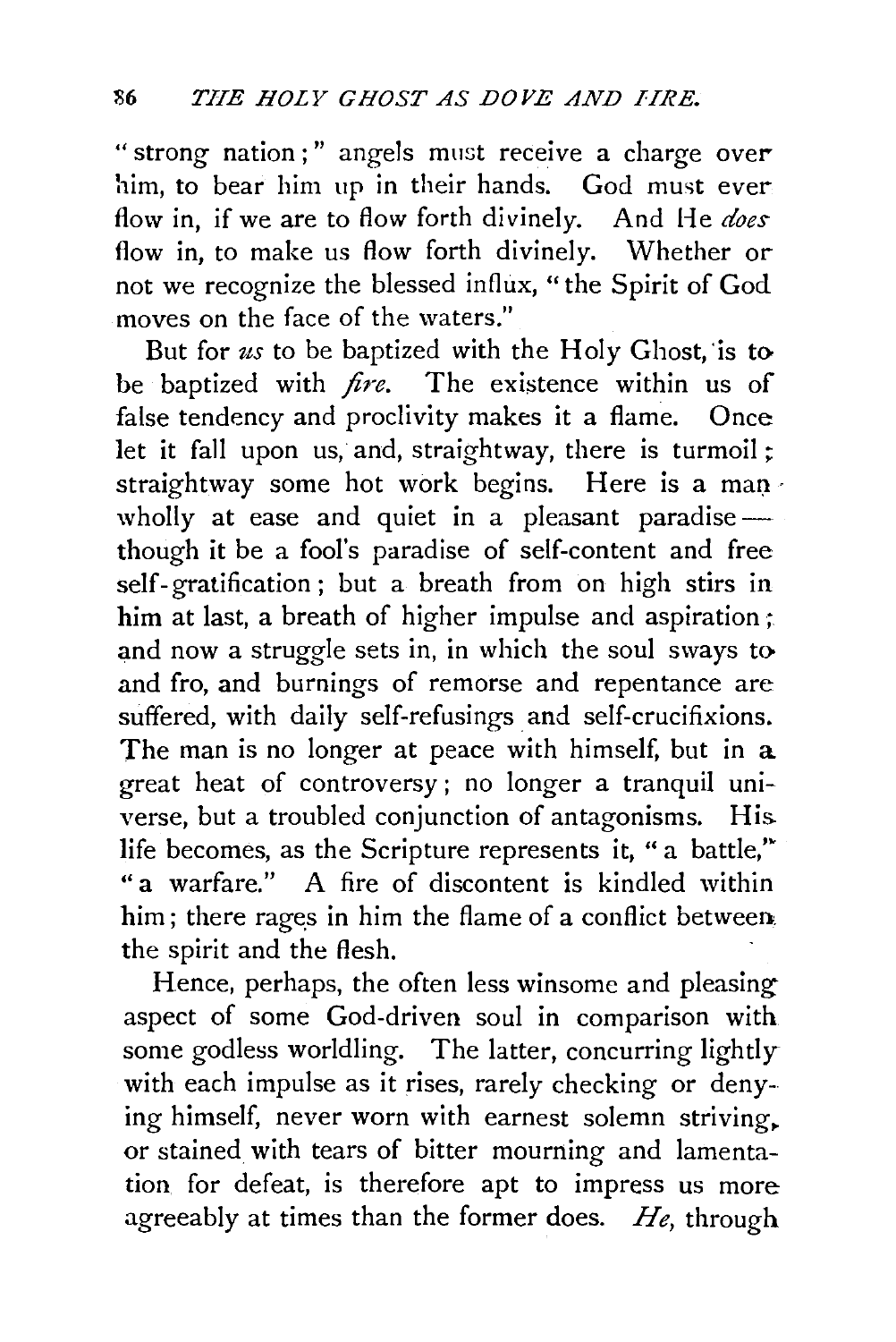his frequent self - repressions and self - mortifications, may be wanting in something of a natural grace or charm that belongs to the other, just in consequence of the absence from him of such self. repressions and selfmortifications. A soldier in the midst of heroic fightings oft is not always the most attractive - looking object ; yet infinitely more worth embracing, with his powder- blackened face and bespattered regimentals, than the spotless perfumed dandy on parade.

When Christ began of old to baptize with the Holy Ghost, it was a baptism of fire. And even so it is still. The stirring within men of the better self, of the Spirit from above, is invariably more or less with "confused noise and garments rolled in blood." Our God, when He touches us, is a" consuming fire." Not *out*  of Christ, as one hears it explained sometimes, but *in* Christ ; for from the God in Christ proceeds the Spirit, and where the Spirit breathes in human breasts there is burning.

He who is moved to aim loftily, to seek to live on high, above the ordinary level of the world's life, is setting out on what will be a toilsome and a sweltering road.

I saw a vision of a woman, where

Night and new morning strive for domination; Incomparably pale, and almost fair,

And sad beyond expression.

I stood upon the outer barren ground, She stood on inner ground that budded flowers ; While, circling in their never-slackening round,

Danced by the mystic hours.

But every flower was lifted on a thorn, And every thorn shot upright from its sands To gall her feet ; hoarse laughter peal'd in scorn,

With cruel clapping hands.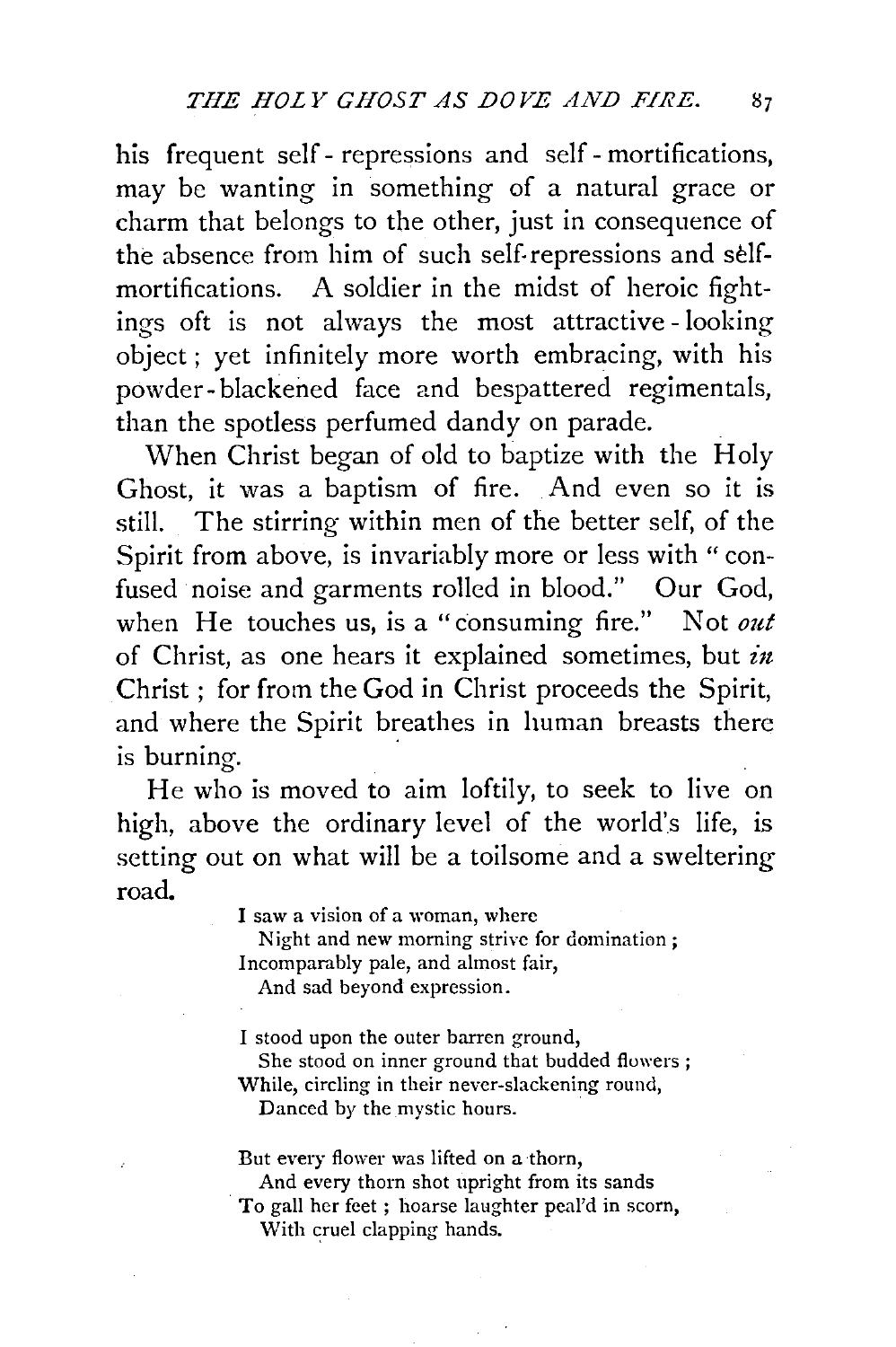She bled and wept, yet did not shrink; her strength Was strung up until daybreak of delight: She measured measureless sorrow toward its length, And breadth, and depth, and height.

I saw a cup sent down and come to her Brim full of loathing and of bitterness: She drank with livid lips, that seem'd to stir The depth, not make it less.

- Dut as she drank, I spied a hand distil New wine and virgin honey ; making it First bitter-sweet, then sweet indeed, until She tasted only sweet.
- , Then earth and heaven were roll'd up like a scroll : The day had come that day.

But now, while the Spirit, which in Christ was as a brooding dove, is in common men a painful fire, a fire of purification through conflict and consumption, there is yet a difference in the cases of common men. In some, there is so much less that opposes, so much less of the false and the evil to prevail against than exists in others, that, compared with others, the action of the Spirit in them may be said to be as of a dove descending and lighting upon them, rather than the kindling of a fire. Their unwholesome propensities are less fierce and fewer; they have less gross animalism to be fought with and overcome. Divinely touched, perhaps, in early life, before the nature had grown too fixed, or habit had acquired strength, their surrender is fluent and gentle, with no sharp pangs of remorse for the past, or tumult of resistance. It is with them a quiet gradual nursing and unfolding, rather than a rude breaking up and recreating. The Lord has only to carry *them* in his bosom, not to tread down and reduce them.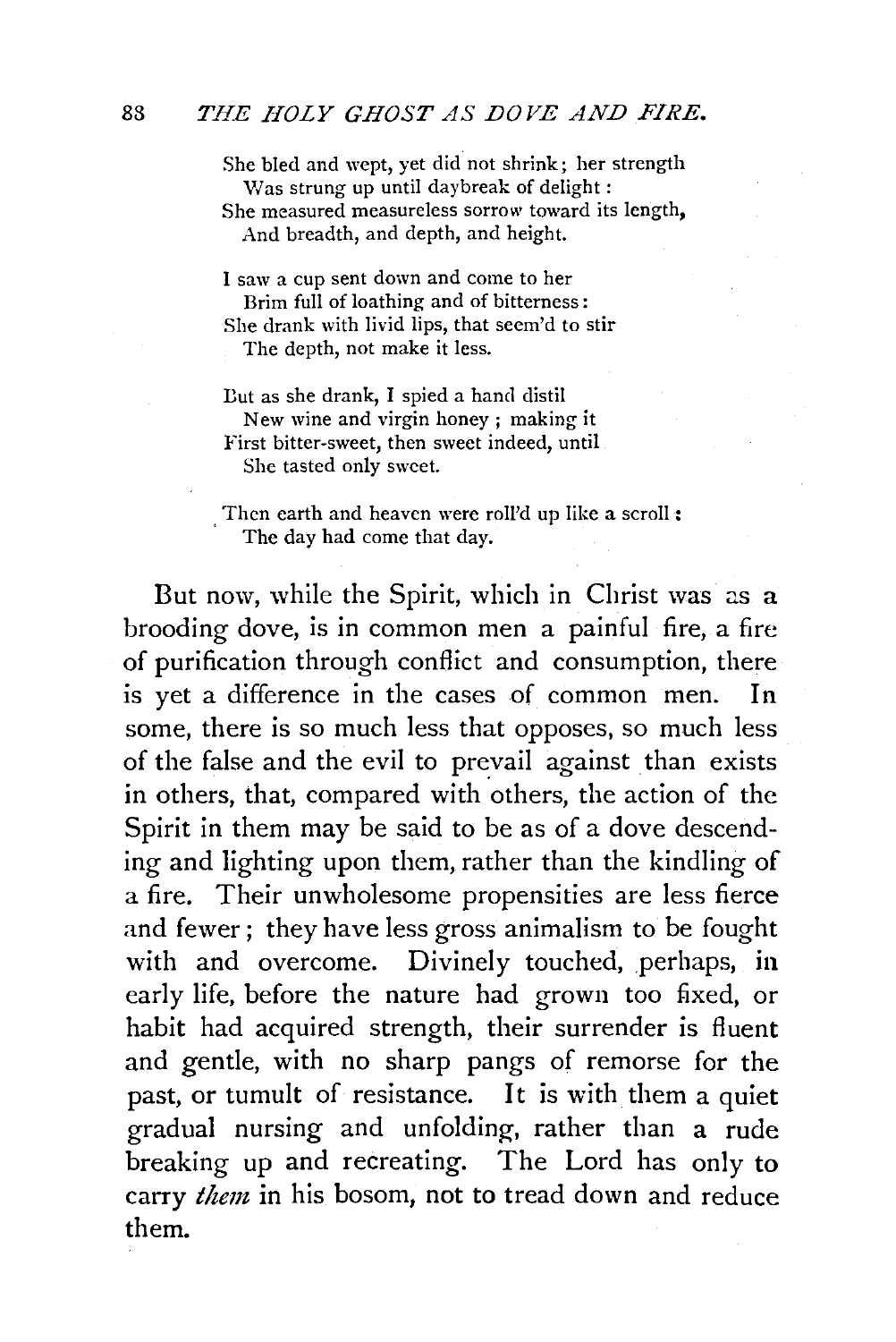Our experience under the Spirit varies. It is not with some as with others. Let none, therefore, be disappointed or ashamed that they have never inwardly passed through what certain saintly men of their acquaintance report of themselves ; because they cannot speak with them of enlargement slowly gained by prolonged and severe conflict, of days and nights of spiritual agony, of having been

> Heated hot with burning fears, And dipp'd in baths of hissing tears.

There is *something* in the least worldened and the sweetest among us that is contrary to the Spirit of the Lord within us; that involves, at seasons, some heat of conflict ; that has to be resisted and crucified, and causes us to groan, being burdened. Yet there are many with whom the presence and operation of the Spirit is less a baptism of fire than a dove-like brooding. They have known from the beginning but little of the pain of selfmortification. They can be loyal and true to their higher impulses, and are growing by degrees toward the likeness of the Perfect Man, without much sweat of struggle. It is well, however, for such to remember that with many it is not so; that there are those whose comparatively little grace is the fruit of great and sore strivings, who have need to be always watching and fighting, that they may express what beauty they do; that, meagre though that beauty be at the best, and sadly flecked and broken, it is won heroically, "through much tribulation," with secret heart - searchings and wrestlings, and with purgings of secret grief for failure, that men dream not of. It is well for us, whose upward path is smoother and easier, to remember this, if only that we may be ready to appreciate more warmly the